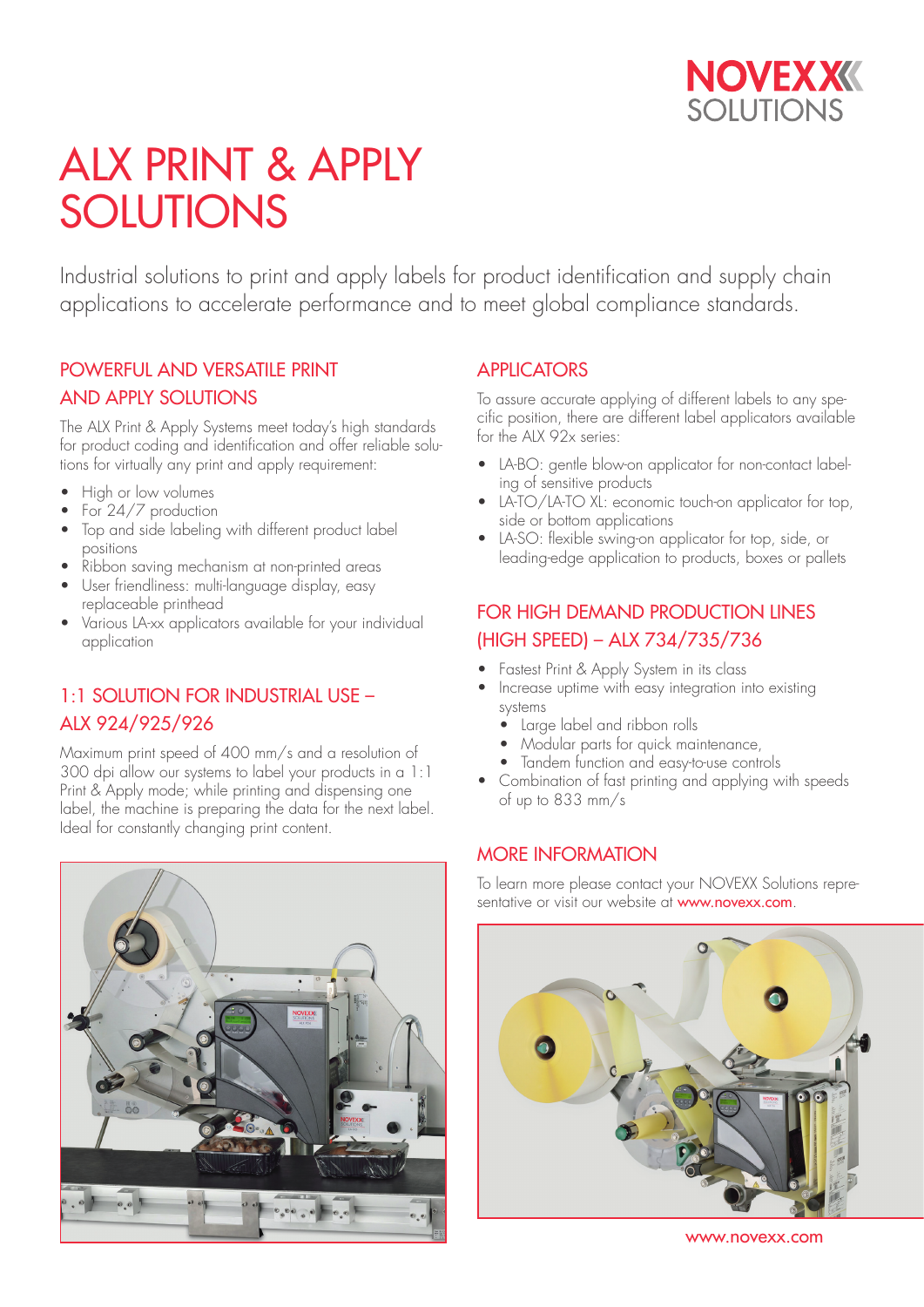

# ALX PRINT & APPLY SOLUTIONS

| SPECIFICATIONS                      | ALX 734/735/736                                                                                                                                                                                                                                                                                                                                                                                                                                                                                                                                                                                     | ALX 924/925/926                                                                                                                                                                                                                                                                                                                                                                                                                                                                                                                                                                                     |
|-------------------------------------|-----------------------------------------------------------------------------------------------------------------------------------------------------------------------------------------------------------------------------------------------------------------------------------------------------------------------------------------------------------------------------------------------------------------------------------------------------------------------------------------------------------------------------------------------------------------------------------------------------|-----------------------------------------------------------------------------------------------------------------------------------------------------------------------------------------------------------------------------------------------------------------------------------------------------------------------------------------------------------------------------------------------------------------------------------------------------------------------------------------------------------------------------------------------------------------------------------------------------|
| Printing method                     | Thermal transfer/direct thermal                                                                                                                                                                                                                                                                                                                                                                                                                                                                                                                                                                     | Thermal transfer/direct thermal                                                                                                                                                                                                                                                                                                                                                                                                                                                                                                                                                                     |
| Print resolution                    | 300 dpi                                                                                                                                                                                                                                                                                                                                                                                                                                                                                                                                                                                             | 300 dpi                                                                                                                                                                                                                                                                                                                                                                                                                                                                                                                                                                                             |
| Print speed                         | 1,000 labels in 4.3 min.*<br>1,000 labels in 5.7 min.*                                                                                                                                                                                                                                                                                                                                                                                                                                                                                                                                              | 1,000 labels in 4.3 min.*<br>1,000 labels in 5.7 min.*                                                                                                                                                                                                                                                                                                                                                                                                                                                                                                                                              |
| Dispensing speed                    | Up to $50 \text{ m/min}$<br>1,000 labels in 2.0 min.*                                                                                                                                                                                                                                                                                                                                                                                                                                                                                                                                               | Depending on printspeed                                                                                                                                                                                                                                                                                                                                                                                                                                                                                                                                                                             |
| Label output                        | Up to 400 labels/min<br>(at label length < 40 mm)                                                                                                                                                                                                                                                                                                                                                                                                                                                                                                                                                   | Depending printspeed; type of applicator in<br>use                                                                                                                                                                                                                                                                                                                                                                                                                                                                                                                                                  |
| Label stop position<br>on peel edge | Constant apply speed: $< +/- 0.5$ mm; Variable<br>apply speed: $< +/- 1.0$ mm                                                                                                                                                                                                                                                                                                                                                                                                                                                                                                                       | $+/- 0.5$ mm                                                                                                                                                                                                                                                                                                                                                                                                                                                                                                                                                                                        |
| Print width                         | ALX 734: max. 104mm;<br>ALX 735: max. 127mm;<br>ALX 736: max. 160 mm                                                                                                                                                                                                                                                                                                                                                                                                                                                                                                                                | ALX 924: 106mm;<br>ALX 925: 127mm:<br>ALX 925: 160mm                                                                                                                                                                                                                                                                                                                                                                                                                                                                                                                                                |
| Label width                         | ALX 734/735: 30 - 134 mm (up to 5.3");<br>ALX 736: 50 - 185 mm (up to 7.3")                                                                                                                                                                                                                                                                                                                                                                                                                                                                                                                         | ALX 924/925: 16-130mm (up to 5.2");<br>ALX 926: 16-184mm (up to 7.2")                                                                                                                                                                                                                                                                                                                                                                                                                                                                                                                               |
| Label length                        | 25 mm to 225 mm – up to 440 mm after<br>elongation dispense edge fixture and up to<br>750mm with the double roller kit                                                                                                                                                                                                                                                                                                                                                                                                                                                                              | 10-1000 mm                                                                                                                                                                                                                                                                                                                                                                                                                                                                                                                                                                                          |
| Material                            | Converted, self-adhesive label material with<br>liner, on rolls. Paper, thermal transfer, thermal<br>direct, plastic film material (e.g. PE, PP, PA,<br>PVC)                                                                                                                                                                                                                                                                                                                                                                                                                                        | Converted, self-adhesive label material with<br>liner, on rolls. Paper, thermal transfer, thermal<br>direct, plastic film material (e.g. PE, PP, PA,<br>PVC)                                                                                                                                                                                                                                                                                                                                                                                                                                        |
| Core diameter<br>label roll         | 1.5" / 3" / 4"                                                                                                                                                                                                                                                                                                                                                                                                                                                                                                                                                                                      | 1.5" / 3" / 4"                                                                                                                                                                                                                                                                                                                                                                                                                                                                                                                                                                                      |
| Max. label roll<br>diameter         | 300 mm or 400 mm                                                                                                                                                                                                                                                                                                                                                                                                                                                                                                                                                                                    | 300 mm                                                                                                                                                                                                                                                                                                                                                                                                                                                                                                                                                                                              |
| Ribbon width                        | Recommendation: 5 mm wider than label<br>width                                                                                                                                                                                                                                                                                                                                                                                                                                                                                                                                                      | ALX 924/925: 20mm - 140mm;<br>ALX 926: 20mm - 160mm                                                                                                                                                                                                                                                                                                                                                                                                                                                                                                                                                 |
| Ribbon length                       | Up to 1000 m (39,370")                                                                                                                                                                                                                                                                                                                                                                                                                                                                                                                                                                              | Up to 1000 m (39,370")                                                                                                                                                                                                                                                                                                                                                                                                                                                                                                                                                                              |
| Ribbon save<br>function             | Standard                                                                                                                                                                                                                                                                                                                                                                                                                                                                                                                                                                                            | Standard                                                                                                                                                                                                                                                                                                                                                                                                                                                                                                                                                                                            |
| Bar codes                           | 1-dimensional: EAN 8 and EAN 13 with 2<br>and 5 digit add-on, UPC-A, UPC-E, Code 39,<br>Code 39 Ratio 3:1 and Ratio 2,5:1; Code<br>ITF, Codabar, Code 128, Code 2/5, Code<br>2/5 1, Code 2/5 5, Code 2/5 Interleaved<br>Ratio 1:3, Code 2/5 Matrix Ratio 1:2,5;<br>Code 2/5 Matrix Ratio 1:3; Code MSI, Code<br>EAN 128; Postcode (routing and ID code),<br>UPS Code 128, Code 128 Pharmacy; all<br>bar codes available in 30 widths and freely<br>scalable in height; 2-dimensional: Data Matrix<br>Code, Maxi Code, PDF 417, Codablock F,<br>Code 49, GS1 databar, EAN UCC composite<br>symbology | 1-dimensional: EAN 8 and EAN 13 with 2<br>and 5 digit add-on, UPC-A, UPC-E, Code 39,<br>Code 39 Ratio 3:1 and Ratio 2,5:1; Code<br>ITF, Codabar, Code 128, Code 2/5, Code<br>2/5 1, Code 2/5 5, Code 2/5 Interleaved<br>Ratio 1:3, Code 2/5 Matrix Ratio 1:2,5;<br>Code 2/5 Matrix Ratio 1:3; Code MSI, Code<br>EAN 128; Postcode (routing and ID code),<br>UPS Code 128, Code 128 Pharmacy; all<br>bar codes available in 30 widths and freely<br>scalable in height; 2-dimensional: Data Matrix<br>Code, Maxi Code, PDF 417, Codablock F,<br>Code 49, GS1 databar, EAN UCC composite<br>symbology |
| Fonts                               | 17 fonts including OCR-A and OCR-B; 3<br>scalable fonts, (speedo), TrueType font (also<br>unicoded) supported; Rotation by $0^{\circ}$ , 90 $^{\circ}$ ,<br>180° and 270°. Up to factor 16 scaling in<br>X/Y direction.                                                                                                                                                                                                                                                                                                                                                                             | 17 fonts including OCR-A and OCR-B, 3<br>scalable fonts, TrueType fonts are supported;<br>scalable in X/Y direction up to factor 16;<br>rotation of internal character sets, bar codes,<br>lines and graphics by 0, 90, 180, 270° for<br>fix size fonts, 0°-359,9° for scalable fonts;<br>TrueType fonts are infinitely rotatable.                                                                                                                                                                                                                                                                  |
| Graphic formats                     | BMP, PCX, JPG, TIF, GIF, Easy Plug logos                                                                                                                                                                                                                                                                                                                                                                                                                                                                                                                                                            | BMP, PCX, JPG, TIF, GIF, Easy Plug logos                                                                                                                                                                                                                                                                                                                                                                                                                                                                                                                                                            |
| Real-time clock                     | Standard                                                                                                                                                                                                                                                                                                                                                                                                                                                                                                                                                                                            | Standard                                                                                                                                                                                                                                                                                                                                                                                                                                                                                                                                                                                            |

\* indication for 100 × 100 mm labels, feed 2 mm